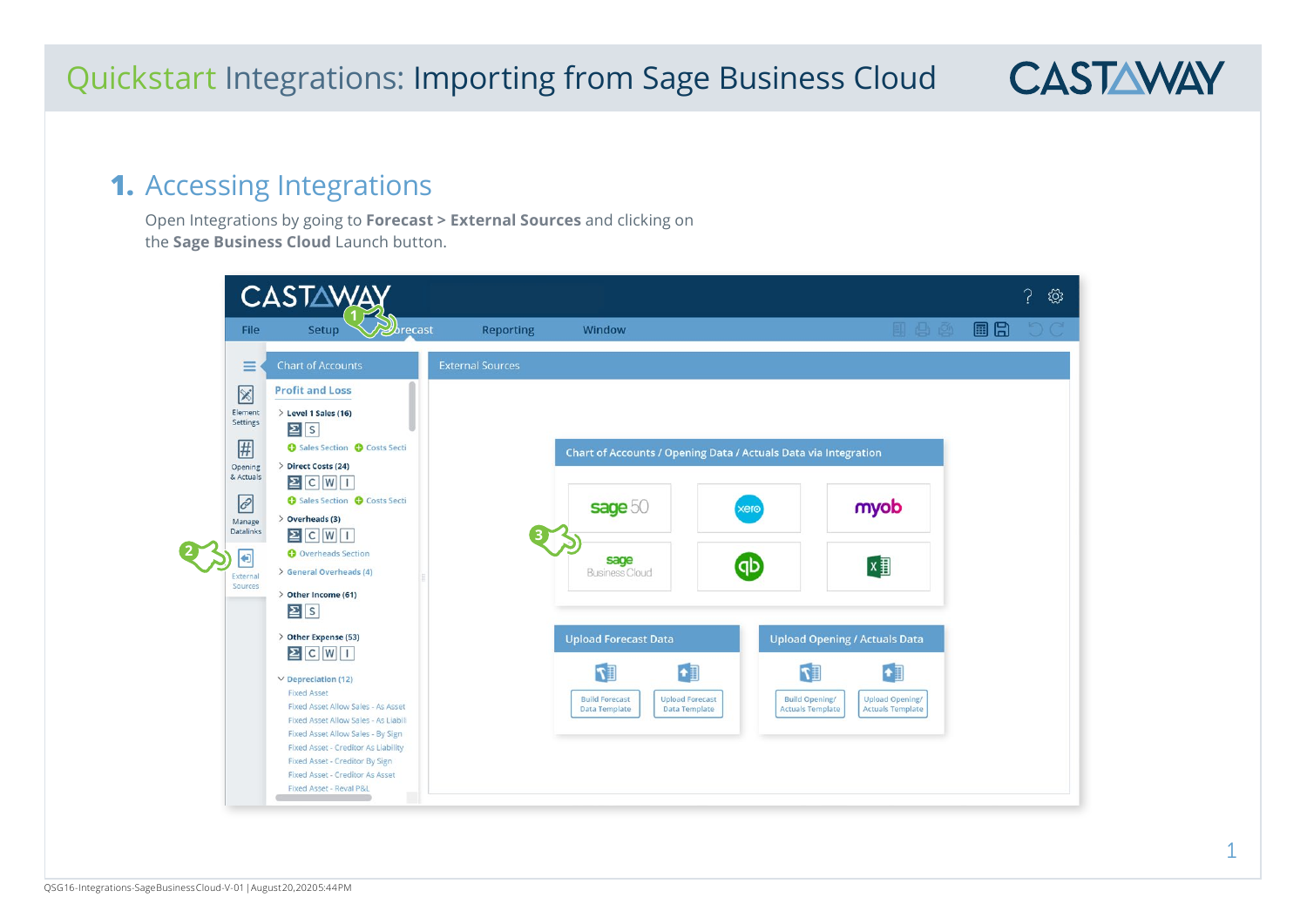# **CASTAWAY**

#### **2.** Create or Open a Mapping File Choose to create a **New Mapping File** or open a previous **Mapping File**. **External Sources - SageAccounting Mapping File New Mapping File Open Mapping File**

### **4.** Select the Sage Business Cloud File

Click **Connect** to start the **Sage Business Cloud** login process:



- **1.** Enter the logon details to the **Sage** webpage & click **Log in** to authorise access
- **2.** Copy the authentication code then paste the code into the Sage Authentication screen and click **OK**
- **3.** Select the organisation you want to work with
- **4.** Select the number of months you want to import
- **5.** Click **Load File Data**



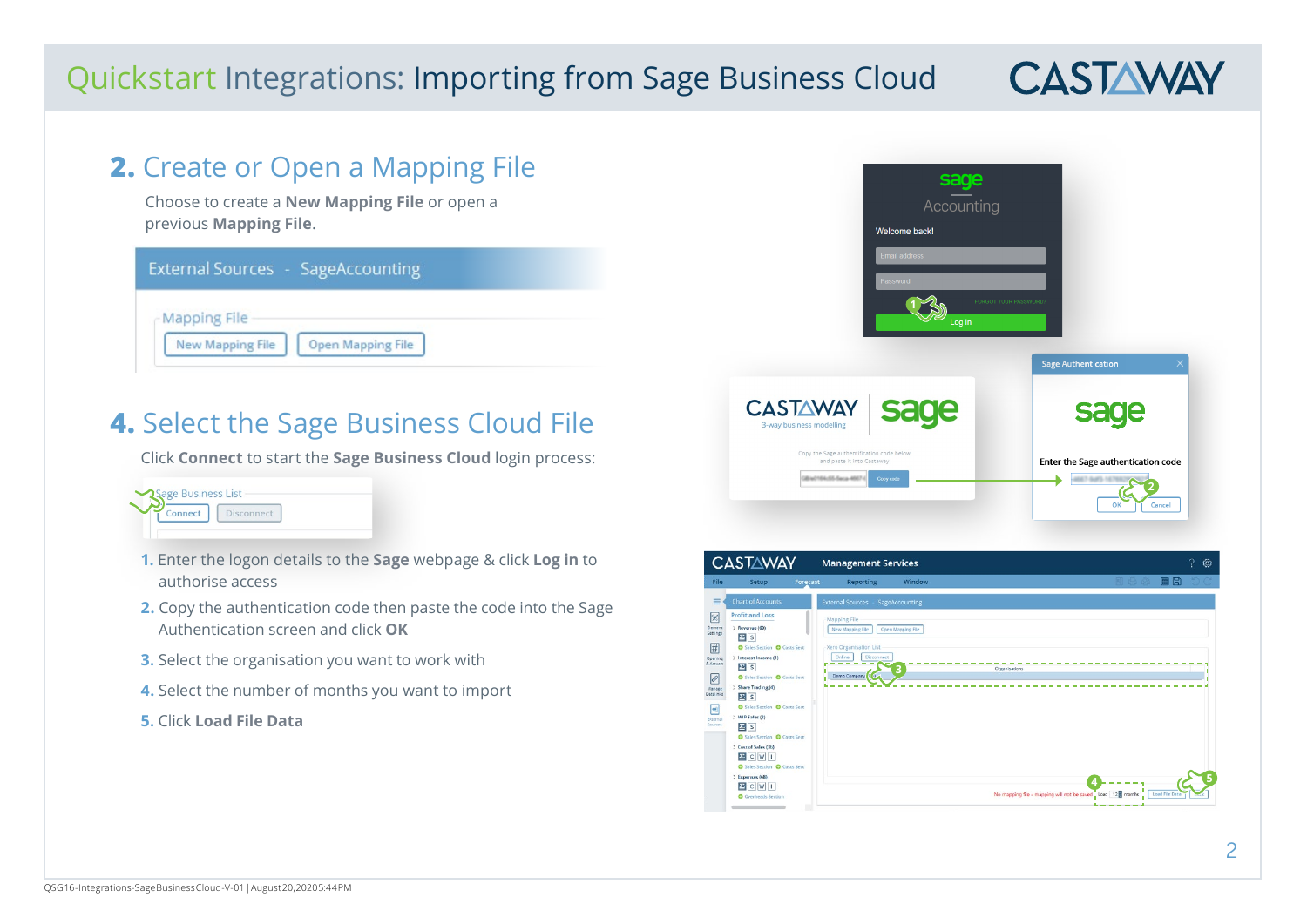## **CASTAWAY**

#### **5.** Map the Sage accounts to Castaway

The **Sage** data screen appears with the **Sage** accounts across 5 tabs: Each tab shows the number of accounts in 3 categories:

| (M)apped<br>mapped                               |                                                                                                                                                                                                        | Accounts successfully                 |                                                                     | (A)rchived<br>Accounts purposely<br>not mapped |              |                  | (U)nmapped<br>Accounts not<br>yet mapped |  | <b>O</b> one <b>Sage</b> acc<br>multiple Sage<br>multiple Sage |         |
|--------------------------------------------------|--------------------------------------------------------------------------------------------------------------------------------------------------------------------------------------------------------|---------------------------------------|---------------------------------------------------------------------|------------------------------------------------|--------------|------------------|------------------------------------------|--|----------------------------------------------------------------|---------|
|                                                  | <b>CASTAWAY</b>                                                                                                                                                                                        |                                       |                                                                     |                                                |              |                  |                                          |  |                                                                | $?$ $@$ |
| File<br>$\equiv$                                 | Forecast<br>Setup<br><b>Chart of Accounts</b>                                                                                                                                                          | <b>External Sources - Xero</b>        | Reporting                                                           |                                                |              |                  |                                          |  | 国間 り<br>Ell Act ON                                             |         |
| $\boxtimes$<br><b>Element</b>                    | $\vee$ Bank Accounts<br>BA                                                                                                                                                                             | Assets.<br>M0 A0 U9                   | $\bullet\bullet\bullet$<br>tuitv<br>MO AO U1   MO AO U28   MO AO U3 | Revenue                                        |              |                  |                                          |  |                                                                |         |
| Settings                                         | T Main Bank Account                                                                                                                                                                                    | $\overline{ }$<br>Account ld<br>Link: | Name                                                                | Type Name                                      | Value        | Oct 2017<br>4.41 | $\qquad \rightarrow$                     |  |                                                                |         |
| $\left  \underline{\textbf{\#}} \right $<br>Open | V Current Assets<br>v Receivables                                                                                                                                                                      | 800                                   | Accounts Payable                                                    | CURRLIAB                                       | 0.00         |                  |                                          |  |                                                                |         |
| 8.46                                             | 800 Ini Transaccounts Payab<br>$\vee$ Investments                                                                                                                                                      | <b>JEELIAR</b>                        | 날이<br>n no                                                          | <b>CURRESAS</b>                                | (1,0)        |                  |                                          |  |                                                                |         |
| $\mathscr{D}$                                    | $\mathsf{IV}$                                                                                                                                                                                          | 804                                   | Wages Payable - Payroll                                             | CURRLIAB                                       | 0.00         |                  |                                          |  |                                                                |         |
| Manage<br><b>Datalinks</b>                       | $\vee$ Loans Receivable<br>$\overline{L}$                                                                                                                                                              | 820                                   | GST                                                                 | CURRLIAS                                       | 0.00         |                  |                                          |  |                                                                |         |
| $\bigoplus$                                      | Other Current Assets                                                                                                                                                                                   | 825<br>-7                             | PAYG Withholdings Payable CURRLIAB                                  |                                                | 0.00         |                  |                                          |  |                                                                |         |
| External<br>Sources                              | AL.                                                                                                                                                                                                    | 826                                   | Superannuation Payable                                              | CURRLIAB                                       | 0.00<br>0.00 |                  |                                          |  |                                                                |         |
|                                                  | V Non-Current Assets<br>$\vee$ Fixed Assets                                                                                                                                                            | 830<br>840                            | Income Tax Payable<br><b>Historical Adjustment</b>                  | CURRLIAS<br>CURRLIAD                           | 0.00         |                  |                                          |  |                                                                |         |
|                                                  | FA                                                                                                                                                                                                     | 850                                   | Suspense                                                            | CURRILLAR                                      | 0.00         |                  |                                          |  |                                                                |         |
|                                                  | $\vee$ Investments<br>$\Gamma\!V$                                                                                                                                                                      | 860                                   | Rounding                                                            | CURRLIAB                                       | 0.00         |                  |                                          |  |                                                                |         |
|                                                  | $\vee$ Loans Receivable                                                                                                                                                                                | 877                                   | <b>Tracking Transfers</b>                                           | CURRILAR                                       | 0.00         |                  |                                          |  |                                                                |         |
|                                                  | $\Box$<br>v Other Non-Current Assets                                                                                                                                                                   | 880                                   | Owner A Drawings                                                    | <b>CURRITAR</b>                                | 0.00         |                  |                                          |  |                                                                |         |
|                                                  | AL                                                                                                                                                                                                     | 881                                   | Owner A Funds Introduced CURRLIAB                                   |                                                | 0.00         |                  |                                          |  |                                                                |         |
|                                                  | $\vee$ Current Liabilities                                                                                                                                                                             | 900                                   | Loan                                                                | <b>TERMEIAB</b>                                | 0.00         |                  |                                          |  |                                                                |         |
|                                                  | $\vee$ Payables<br>General Trade Creditors<br>Dividend Payable<br>$\vee$ Trade Finance<br>TF<br>M Main Trade Finance<br>V General PAYG Payable<br>General PAYG Payable<br>V General Superannuation Pay |                                       |                                                                     |                                                |              |                  |                                          |  |                                                                |         |
|                                                  | General Superannuation Payab                                                                                                                                                                           |                                       |                                                                     |                                                |              |                  |                                          |  | xero.pxim Save Mapping   Import Values   Back                  |         |

Using drag & drop, you can map:

- one **Sage** account to an existing **Castaway** account
- multiple **Sage** accounts to an existing **Castaway** account
- count to a new **Castaway** account
- **e** accounts to a new **Castaway** account
- **e** accounts to multiple new **Castaway** accounts

**Note:** A Mapping File (\*.pxim file extension) records how the **Sage** Chart of Accounts maps across to the **Castaway** Chart of Accounts. Mapping Files can be used and updated every time you want to import data into **Castaway** from **Sage**.

Drag & drop the account(s) to the **Castaway** Chart of ccounts:

**Existing:** Drag & drop the **Sage** account(s) over the ccount name.

**New:** Drag & drop the **Sage** account(s) over the lement button.

**rchive:** Shows an account has been considered but does not need to be mapped to **Castaway**. **\*Click** the button in the Link column and it will show a line.